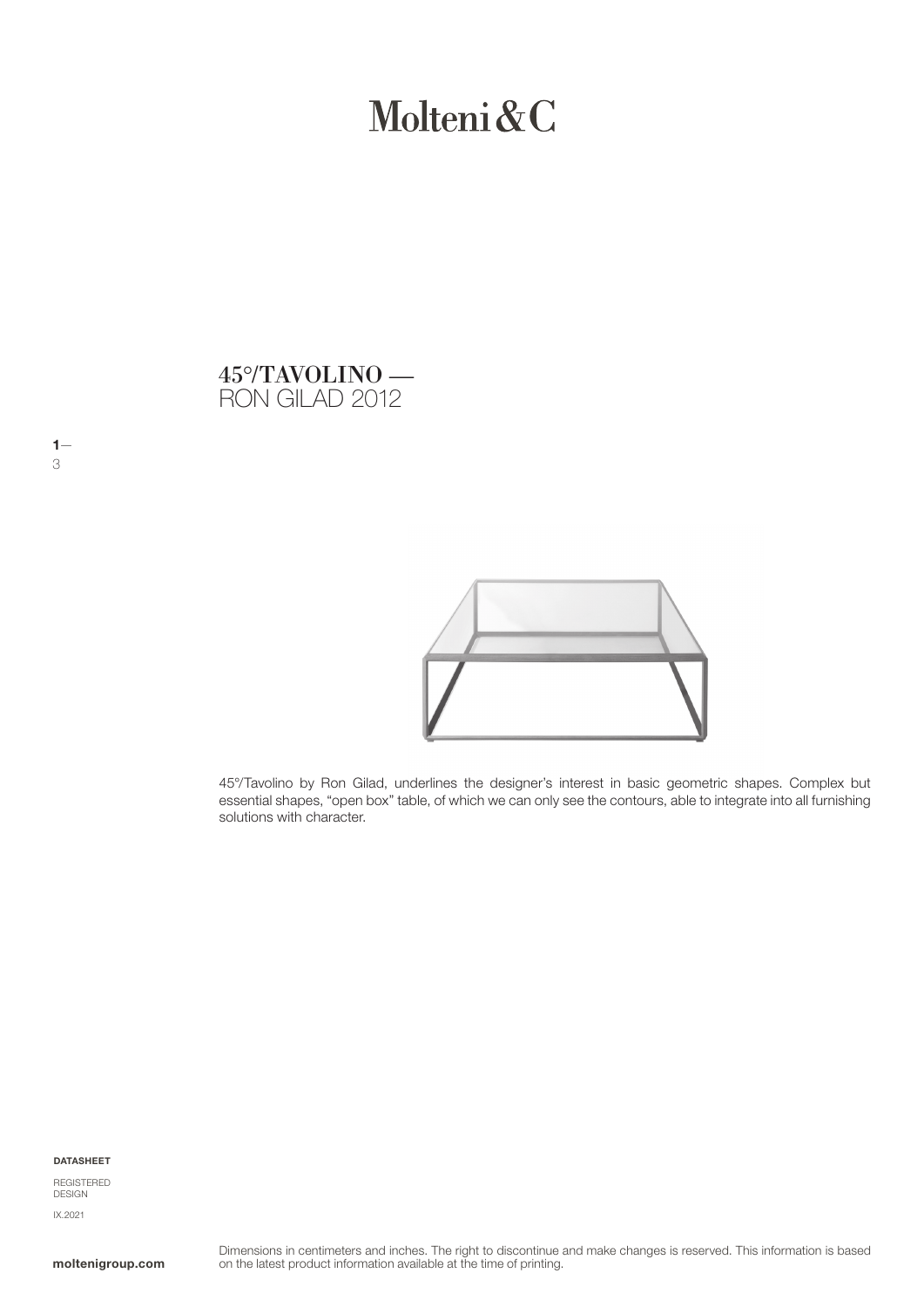| 45°/TAVOLINO- |
|---------------|
| RON GILAD     |
| 2012          |

#### WOOD STRUCTURE FINISHES

all in American walnut - all in black oak

#### METALLIC STRUCTURE FINISHES

black chrome - pewter colour (satin finish)

#### LOWER SHELVES FINISHES

transparent extraclear glass - smoked glass eucalyptus (only for metal structure) marble (black marquina/emperador dark/white Carrara/orient grey/silver wave/green alpine) Sahara noir marble - calacatta gold marble

# UPPER SHELVES FINISHES Molteni&C

transparent extraclear glass smoked glass

| × |  |
|---|--|

# TECHNICAL INFORMATION

**STRUCTURE** 

Extruded aluminium covered with wood veneer in Oak (Quercus) or American walnut (Juglans nigra) or anodised.

GLASS TOP Tempered glass (5 mm thick).

FEET

Chromed plastic element with non-slip rubber insert for floor placement.

MARBLE TOP

Marble in Range finishes with anti-stain, water-repellent treatments.

### WOODEN TOP

Composite panel of MDF and sheet aluminium (1 mm thick), covered with Eucalyptus (Eucalyptus globulus) wood veneer.







#### DATASHEET

REGISTERED DESIGN IX.2021